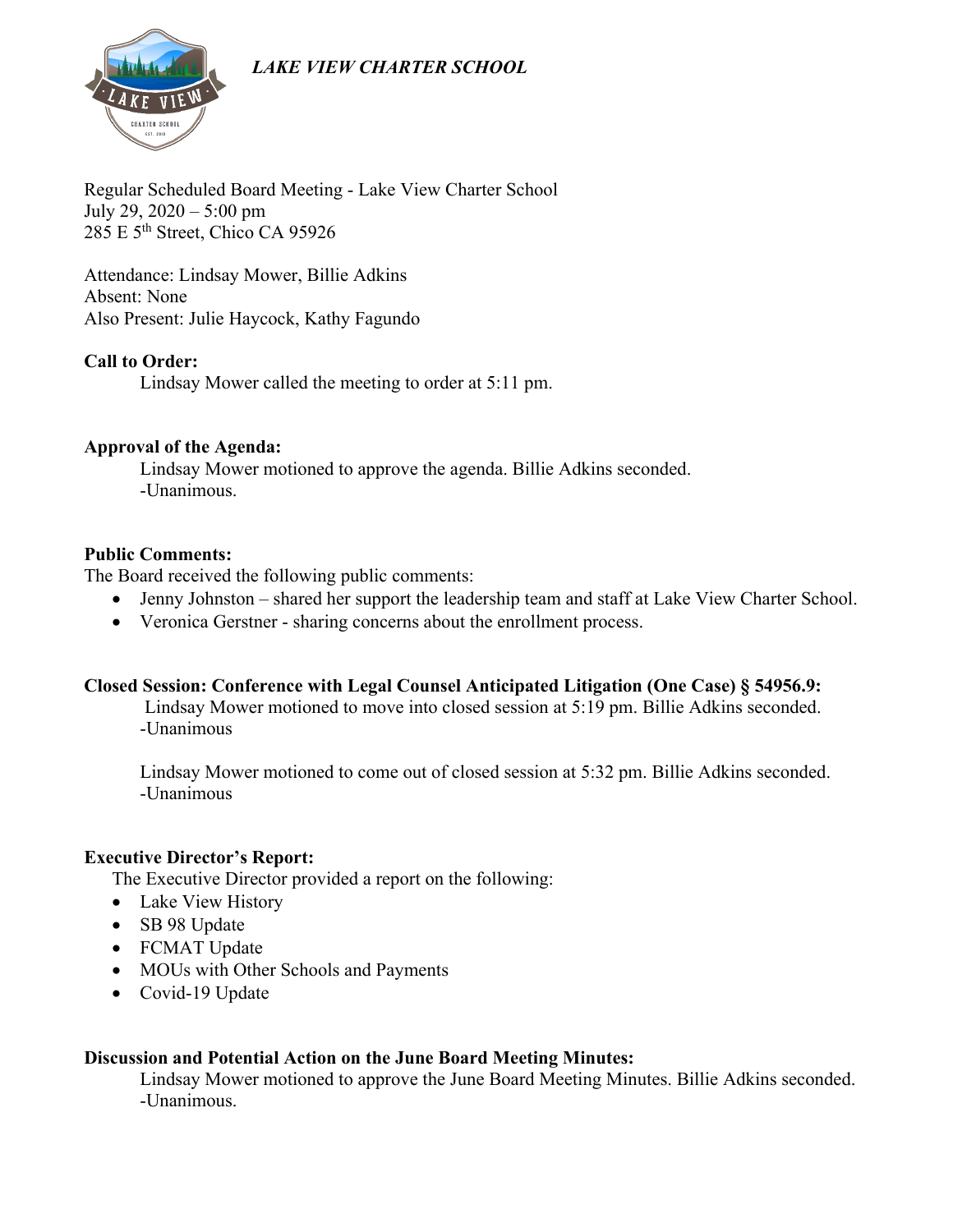# *LAKE VIEW CHARTER SCHOOL*



#### **Discussion and Potential Action on the Distance Learning Plan:**

The Board received an update from staff around plans related to distance learning. This included compliance with the county regulations for Covid-19. Staff shared that they are working on drafting a waiver to allow families to choose in person services.

#### **Discussion and Potential Action on the Revised 2020-2021 Budget:**

Lindsay Mower motioned to approve the Revised 2020-2021 Budget. Billie Adkins seconded. -Unanimous.

#### **Discussion and Potential Action on Extended Transitional Kindergarten for 2020-2021:**

Lindsay Mower motioned to approve the Extended Transitional Kindergarten for 2020-2021. Billie Adkins seconded. -Unanimous.

#### **Discussion and Potential Action on Student Planning Amounts (funding) for 2020-2021:**

Lindsay Mower motioned to approve the Student Planning Amounts (funding) for 2020-2021. Billie Adkins seconded. -Unanimous.

#### **Discussion and Potential Action on Parent Student Handbook:**

Lindsay Mower motioned to approve the Parent Student Handbook. Billie Adkins seconded. -Unanimous.

#### **Discussion and Potential Action on the English Language Development Compliance Policy:**

Lindsay Mower motioned to approve the English Language Development Compliance Policy. Billie Adkins seconded.

-Unanimous.

#### **Discussion on the Nomination and Appointment of Board Members:**

The Board received an update from staff on where they are in the process of reaching out to the Lake View community for potential Board Member candidates. Staff shared that emails went out to all of the families, and that information has been posted on the school's website under updates. The staff outlined the timeline between the July and August Board meeting for the due dates for interested candidates, vetting of the interested candidates and interviews with the Adhoc Committee.

Lindsay Mower motioned to approve the process for nomination and appointment of board members. Billie Adkins seconded. -Unanimous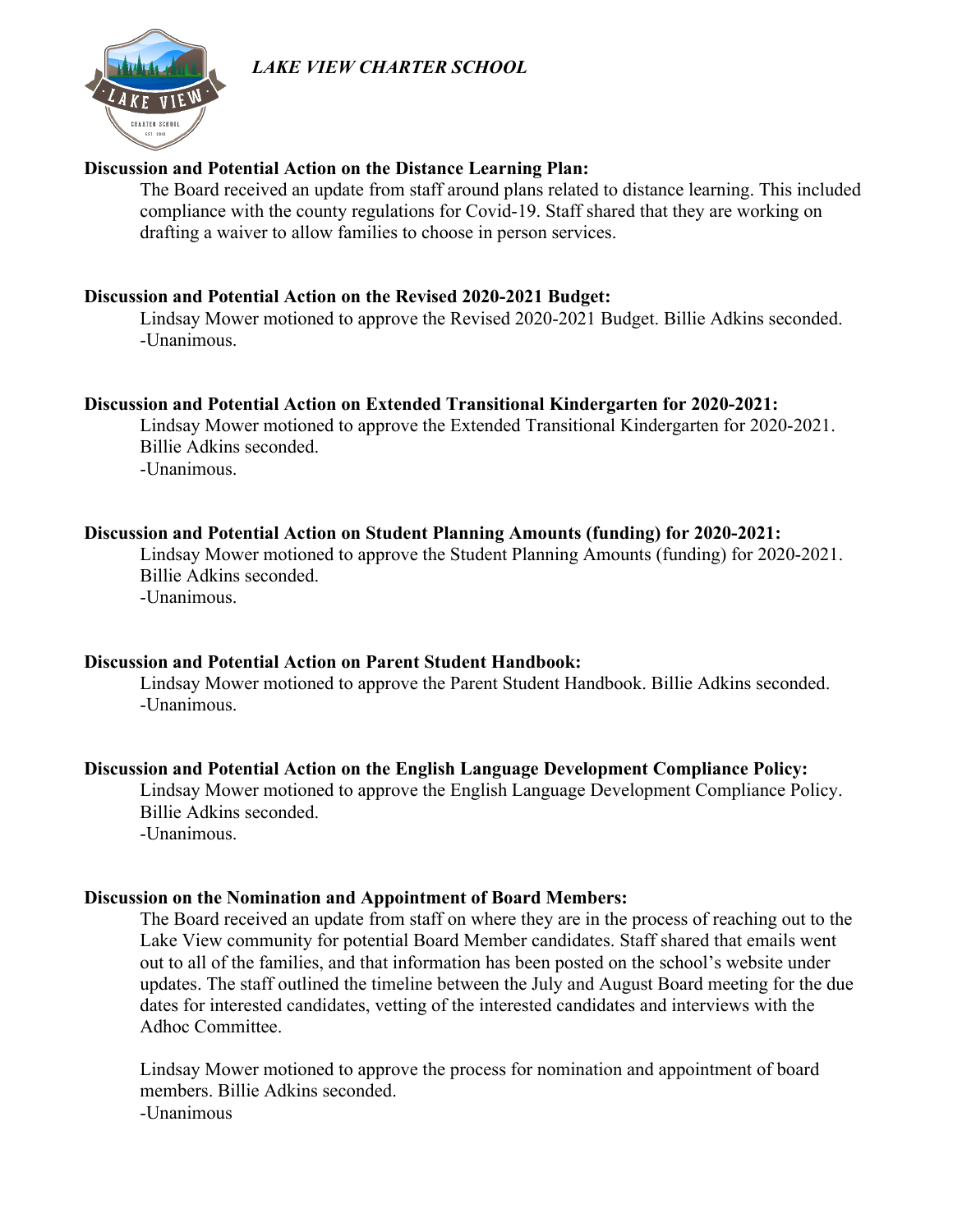# *LAKE VIEW CHARTER SCHOOL*



#### **Discussion and Potential Action on the Multi-Employer Agreement:**

The Board received an update from Procopio about having a multi-employer agreement for the Executive Director. Procopio advised that a multi-employer agreement can cause more challenges and recommends that they Board utilize the MOU process.

#### **Discussion and Potential Action on the Shared Employees MOU:**

The Board received an update from Procopio about the Shared Employee MOU draft that has been shared with the following Charter Schools: Lake View Charter School, Feather River Charter School, Winship Community School, Clarksville Charter School and the Cottonwood School. Dr. Amanda Johnson shared with the Board the tracking tool that they think will help with the tracking of MOU Employees.

#### **Discussion and Potential Action on the Organization Chart:**

Lindsay Mower motioned to approve the Organization Chart. Billie Adkins seconded. -Unanimous

#### **Discussion and Potential Action on the MOU with Lake Elementary School District:**

Lindsay Mower motioned to approve the Organization Chart. Billie Adkins seconded. -Unanimous

#### **Announcement of Next Regular Scheduled Board Meeting:**

The next regularly scheduled board meeting is August 26, 2020 at 5:00 pm.

#### **Adjournment:**

Lindsay Mower motioned to adjourn the meeting at pm. Billie Adkins seconded. -Unanimous

Prepared by: Bryanna Brossman

Noted by:

Rier Al-[Billie Adkins \(Sep 2, 2020 15:51 PDT\)](https://na2.documents.adobe.com/verifier?tx=CBJCHBCAABAAvdie_-I6ov0oQuCN2Sza4Bf4dv2f8wRA)

Board Secretary